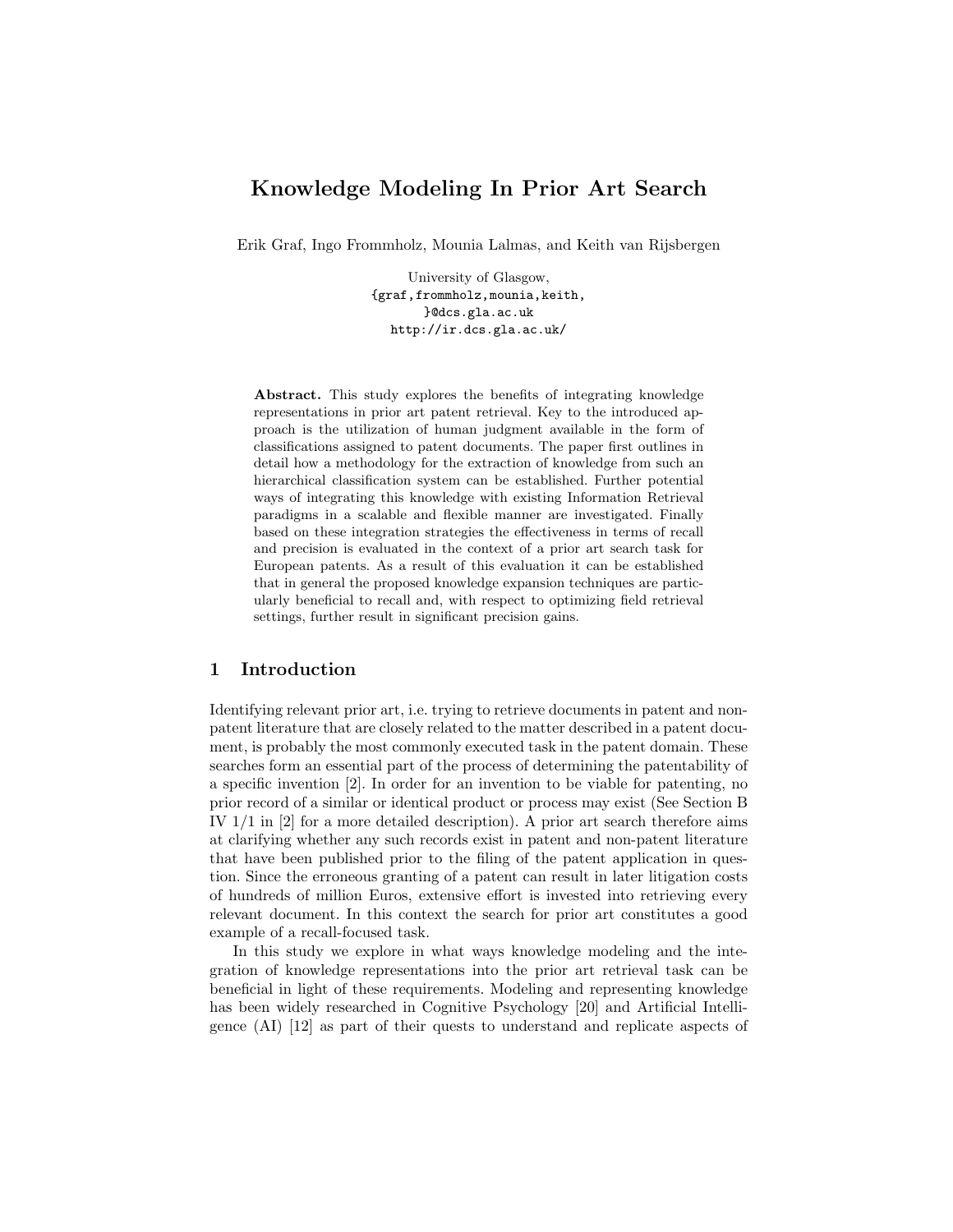human cognition. In the context of Information Retrieval (IR) the integration of knowledge has been explored as part of the Intelligent Information Retrieval (IIR) [10] and Associative Information Retrieval (AIR) initiatives [27] as a means of building more effective systems. With respect to recall-oriented tasks, mitigating vocabulary mismatch [14], i.e. to allow for the detection of semantic relatedness of documents where it is not reflected through the mutual occurrence of terms, represented a central aim of these approaches. While initial results obtained in these subdomains of IR have been promising, widespread adoption has been limited by a variety of factors. Of these the prohibitively high costs of manual knowledge representation creation, and lack of success concerning the automation of the process, proved to be most severe. As a result knowledge modeling related research in IR relies on the utilization of available knowledge artifacts such as thesauri [19], ontologies, and citations [27].

In the patent domain, a structure that can be interpreted in this sense is given by the International Patent Classification  $(IPC)$  system<sup>1</sup>. In this system every new patent application is, with respect to technological aspects of the described invention, assigned to one or more classes within a hierarchy consisting of more than 70,000 different elements. These assignments are conducted by patent examiners based on their in depth knowledge of the respective technologies.

As a consequence this structure represents a highly precise hierarchical mapping of technological concepts, and provides an excellent basis for the extraction of knowledge. In light of this, the patent domain can be interpreted as an excellent new testbed for revisiting IIR and AIR related concepts.

The focus of this study is placed on evaluating the potential benefit of integrating knowledge representations into the prior art patent retrieval task. More specifically, inspired by research from Cognitive Psychology with respect to hierarchical aspects of memory, we propose to model knowledge in the form of a hierarchical conceptual structure extracted from available IPC information. In our chosen representation each element of the IPC hierarchy is comprised of a set of terms reflecting its characteristic vocabulary. To this cause a method aimed at extracting representative vocabularies for the technological aspects covered by specific IPC elements is developed. Based on this representation, strategies concerning the integration of the extracted knowledge into the retrieval task, with respect to the underlying aim of enabling the identification of similarity between a query and a document even in the absence of mutually shared terms, are investigated. Finally the potential benefit of these techniques is evaluated based on the prior art search task of the CLEFIP 09 collection.

The remainder of this paper is structured in the following way. Upon giving an overview of relevant previous research from AIR, IIR, and Patent Retrieval in Section 2, we explore the process of knowledge structure extraction based on the IPC in Section 3. In Section 4 an overview of our strategy concerning the integration of knowledge representations into the retrieval process is provided. Section 5 details the experimental setup chosen for the evaluation of our approach with respect to the prior art search task. In Section 6 we report and discuss the

<sup>&</sup>lt;sup>1</sup> http://www.wipo.int/classifications/ipc/en/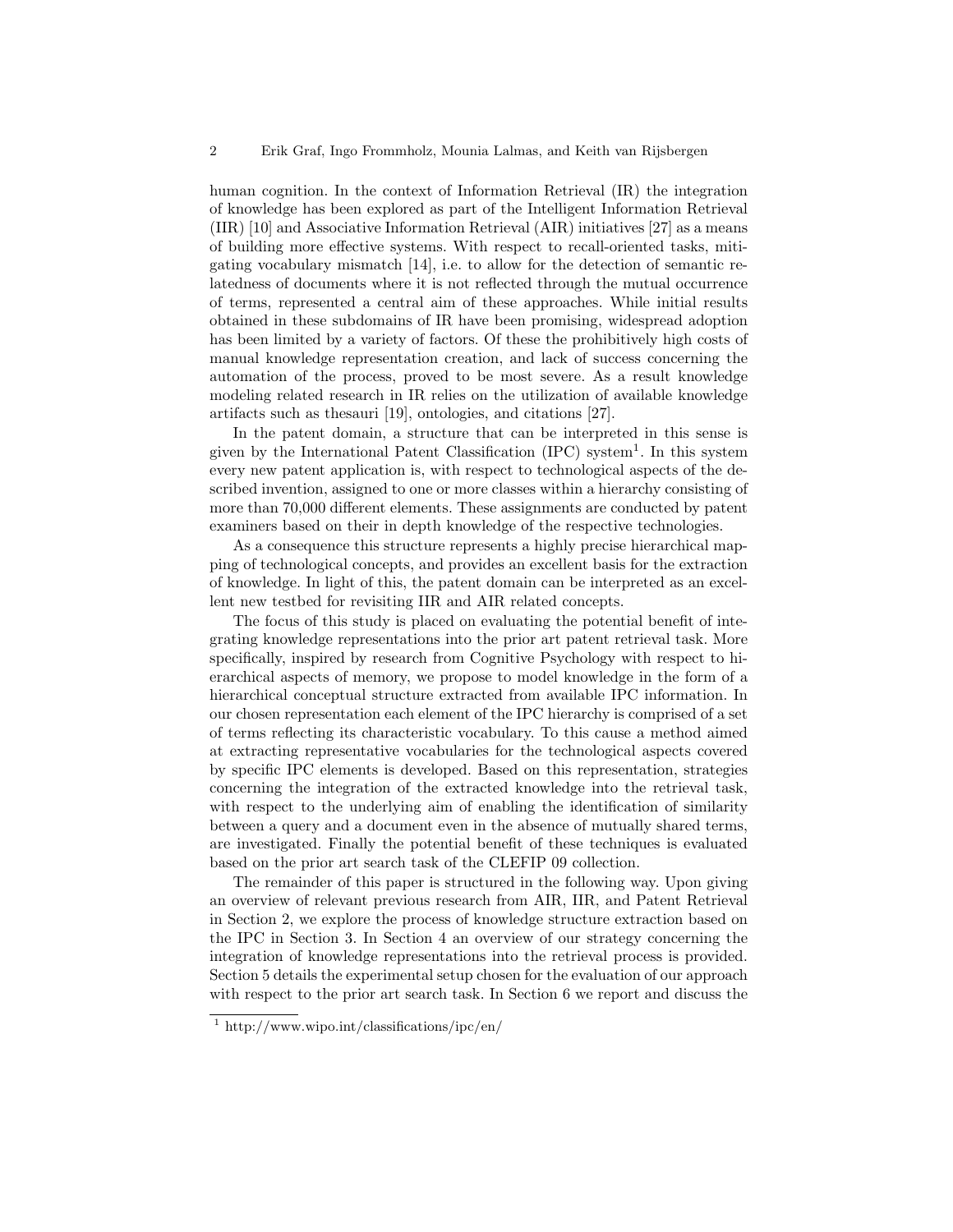obtained results. In the final section we present our conclusions and provide an outlook of future extensions to this work.

# 2 Related Work

In the following we will provide an overview of relevant research concerning Patent Retrieval and previous approaches of knowledge integration in IR.

The majority of relevant retrieval research in the patent domain has been pioneered by the NTCIR series of evaluation workshops and further diversified and expanded by the CLEF [1] Intellectual Property (IP) Track 2009 [26]. A task related to the prior art search task is presented by the invalidity search run at NTCIR 5 [13], and 6 [18]). Invalidity searches are exercised in order to render specific claims of a patent, or the complete patent itself, invalid by identifying relevant prior art published before the filing date of the patent in question. As such, this kind of search, that can be utilized as a means of defense upon being charged with infringement, is related to prior art search. Likewise to the prior art search task of CLEF IP 09, the starting point of the task is given by a patent document, and a viable corpus consists of a collection of patent documents.

The initial challenge with both tasks consists of the automatic formulation of a query w.r.t. a topic document. Commonly applied techniques [26] are based on the analysis of term frequency distributions as a means of identifying effective query term candidates. In addition to these techniques, the usage of bibliographical data associated with a patent document has been applied both for filtering and re-ranking of retrieved documents. Particularly the usage of the hierarchical structure of the IPC classes and applicant identities have been shown to be highly effective [13].

Concerning the integration of bibliographical data such as the IPC into retrieval, our work differs through its utilization of the IPC solely as a source for extracting term relation knowledge that is applied to mitigate the effect of vocabulary mismatch. As outlined in detail in Section 3 its aim lies in improving the query document matching process and it is not envisioned as a potential replacement, or exclusive of application of IPC based filtering or re-ranking methods. In a retrieval context where such information (i.e. IPC classification of the topic) is available these techniques could be applied on result listings returned by a retrieval setup as described in Section 5.

As pointed out before, the majority of relevant research in IR stems from the subdomains of Associative IR (AIR) and Intelligent IR (IIR).In AIR the most commonly applied scheme of applying knowledge consists of the construction of conceptual graphs and the application of spreading activation algorithms [9] as a means of expanding user queries. In IIR, which is focusing on the exploration of the 'overlap of AI and IR' [10], knowledge representations have been utilized in form of semantic networks [7] and hierarchies of retrieval subtopics [22]. A recent study [4] undertaken to evaluate the benefit of query (QE) and document expansion (DE) in the context of ad hoc-retrieval introduced two novel DE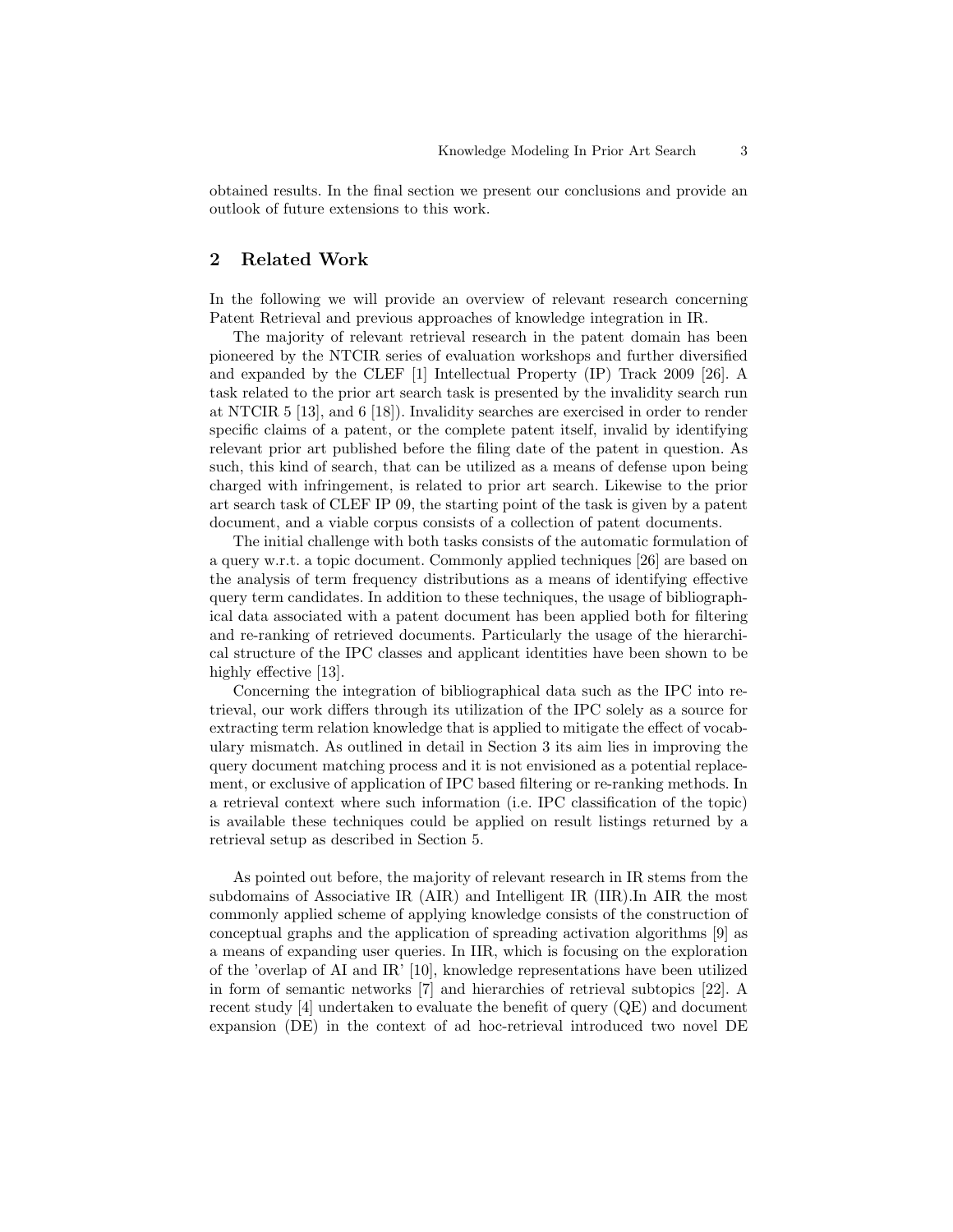methods based on adding terms to documents in a process that is analogous to QE, and on regarding each term in the vocabulary as a query. The study concluded state of the art QE to be generally beneficial and corpus-based DE in its applied form not to be promising.

Our work differs from these previously described approaches through its inherent focus on the patent domain, and by aiming at expanding documents with respect to their 'aboutness' [17] as expressed through their classification with specific IPC codes, and the resulting 'grouping' with related documents. In view of this, it can be interpreted as a form of meta-data based document expansion.

#### 3 Constructing Knowledge Representations

This section initially recapitulates on the underlying motivation for the integration of knowledge modeling into patent retrieval. This will be followed by an overview of the knowledge representation utilized in this study. Finally key aspects of the IPC based knowledge extraction process are outlined.

As noted before, our proposed integration of knowledge representations into patent retrieval is primarily aimed at increasing retrieval effectiveness in terms of recall. A common approach to reach this goal consists of conceiving strategies to mitigate problems associated with vocabulary mismatch. Furnas et al. coined this concept based on 'the fundamental observation', 'that people use a surprisingly great variety of words to refer to the same thing' [14]. Attempting to limit potential negative impact can be interpreted as aiming at detecting semantic relatedness of textual artifacts where it is not reflected through the mutual occurrence of terms. In it's most trivial form this could be achieved through the expansion of queries or documents with available synonyms. In a more complex form this can be interpreted as the attempt of mimicking the human ability to infer what documents 'are about', and to base decisions concerning their relatedness on this 'aboutness' [17]. This notion can best be illustrated through a basic example. Table 1 depicts a sample document collection consisting of the five documents A to E. In this example each document consists of only four terms.

In the following, given the hypothetical query  $q$  'matrix collagenase-3 arthritis', we will illustrate potential rankings with respect to conventional best matching retrieval strategies and our envisioned knowledge expansion strategy.

A result list returned by a best match retrieval function such as TF/IDF or BM25 would consist of the documents  $A, B, D$ , and E. Document A would be ranked at 1 as it matches two of the query terms. Rank 2 to 4 would fall to documents  $B, D$ , and  $E$ . As is evident through the chosen sample texts of the documents and the explicit relevancy statements in Table 1 such a ranking does not represent an optimal outcome.

An optimal ranking would take the form A,B,C,D,E. The first three documents are related to 'arthritis', and in this example deemed relevant to the query. A human expert in possession of the knowledge that 'rheumatoid' and 'arthritis' are both terms describing medical problems affecting joints and connective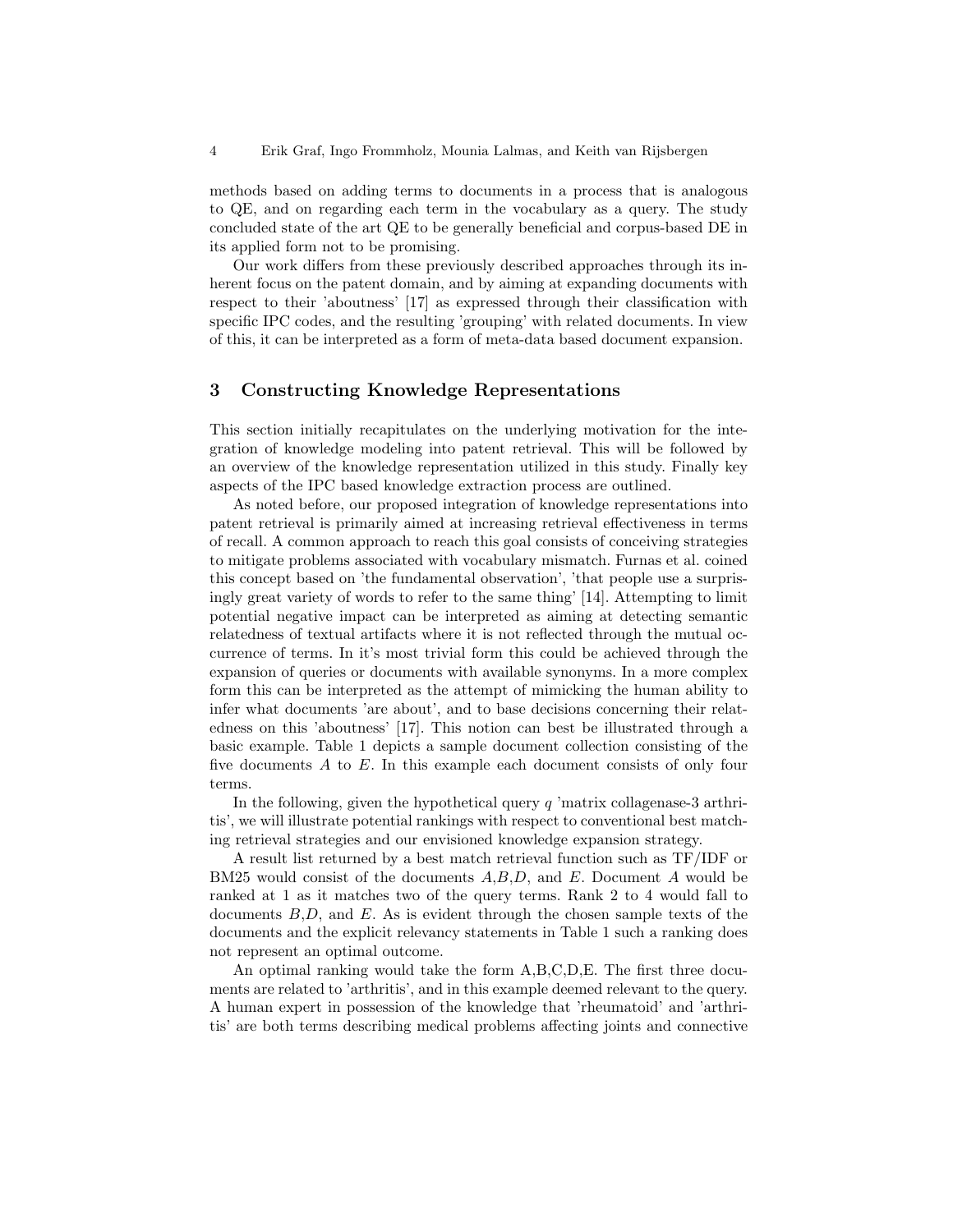| $\overline{\text{Doc}}$ . |                                               |           |                                  |                                      | Rel.     |
|---------------------------|-----------------------------------------------|-----------|----------------------------------|--------------------------------------|----------|
|                           | arthritis                                     | cartilage | collagenase-3                    | specimen                             | Yes      |
| lВ                        | antibody                                      | matrix    | metalloproteinase osteoarthritis |                                      | Yes      |
| C                         | immunohistochemical nonfibrillated rheumatoid |           |                                  | $metalloproteinase$ <sup>[Yes]</sup> |          |
|                           | chondrosarcoma                                | matrix    | metalloproteinase vitro          |                                      | $\rm No$ |
| E                         | machine                                       | matrix    | turing                           | zuse                                 | No       |

Table 1. Sample document collection. Matching query terms with respect to query 'matrix collagenase-3 arthritis ' are highlighted in bold.

tissue, and that 'collagenase-3' is a 'matrix metalloprotease', might deduce such an optimal ranking based on the following argumentation.

- A should be ranked first as it contains 'collagenase-3' and 'arthritis'.
- $-$  B should be ranked second as 'osteoarthritis' is a subtype of 'arthritis' and 'collagenase-3' is a 'matrix metalloprotease'.
- $-$  C should be ranked third since the term 'rheumatoid' is closely related to 'arthritis' and 'collagenase-3' is a 'matrix metalloprotease'.
- $-$  D should be ranked fourth since 'collagenase-3' is a 'matrix metalloprotease' and D therefore relates to one aspect of the query. While it is, as evidenced through the term 'chondrosarcoma' relating to another medical condition, it should still be ranked higher than  $E$  that is referring to a completely different topic.

Research from cognitive psychology indicates that such reasoning with respect to text is enabled through knowledge based term associating during the process of reading [28].

In order to enable an IR system to, in analogy to this, retrieve document  $C$ although it does not contain any of the query terms, two things would be necessary: Firstly the extraction of term relation knowledge (e.g. in this case mapping the relation between 'rheumatoid' and 'arthritis'), and secondly the integration of such a knowledge representation with the documents in the collection (i.e. to allow for consideration of this relationship during the retrieval phase).

With regard to the first point, concerning the question of choosing a suitable knowledge representation to benefit patent retrieval, research from cognitive psychology can provide additional guidance. Specifically the described hierarchical aspects [21] of human memory with respect to natural kinds (e.g. collagenase-3 is a matrix metalloprotease, a matrix metalloprotease is a protease, and proteases are enzymes) and artifacts (i.e. artificial concepts such as hard disk drive and tape being magnetic storage devices) seem relevant in consideration of the technical nature of the patent domain. This is further underlined by the reported role of categorical and hierarchical aspects of memory for inductive inference [8] and higher level extraction of meaning [23]. In view of this the choice of a hierarchical structure for storing knowledge seems sensible in regard to inference of relatedness. Such a structure is also well suited considering automatic knowledge extraction based on the available IPC information, as the IPC itself exhibits a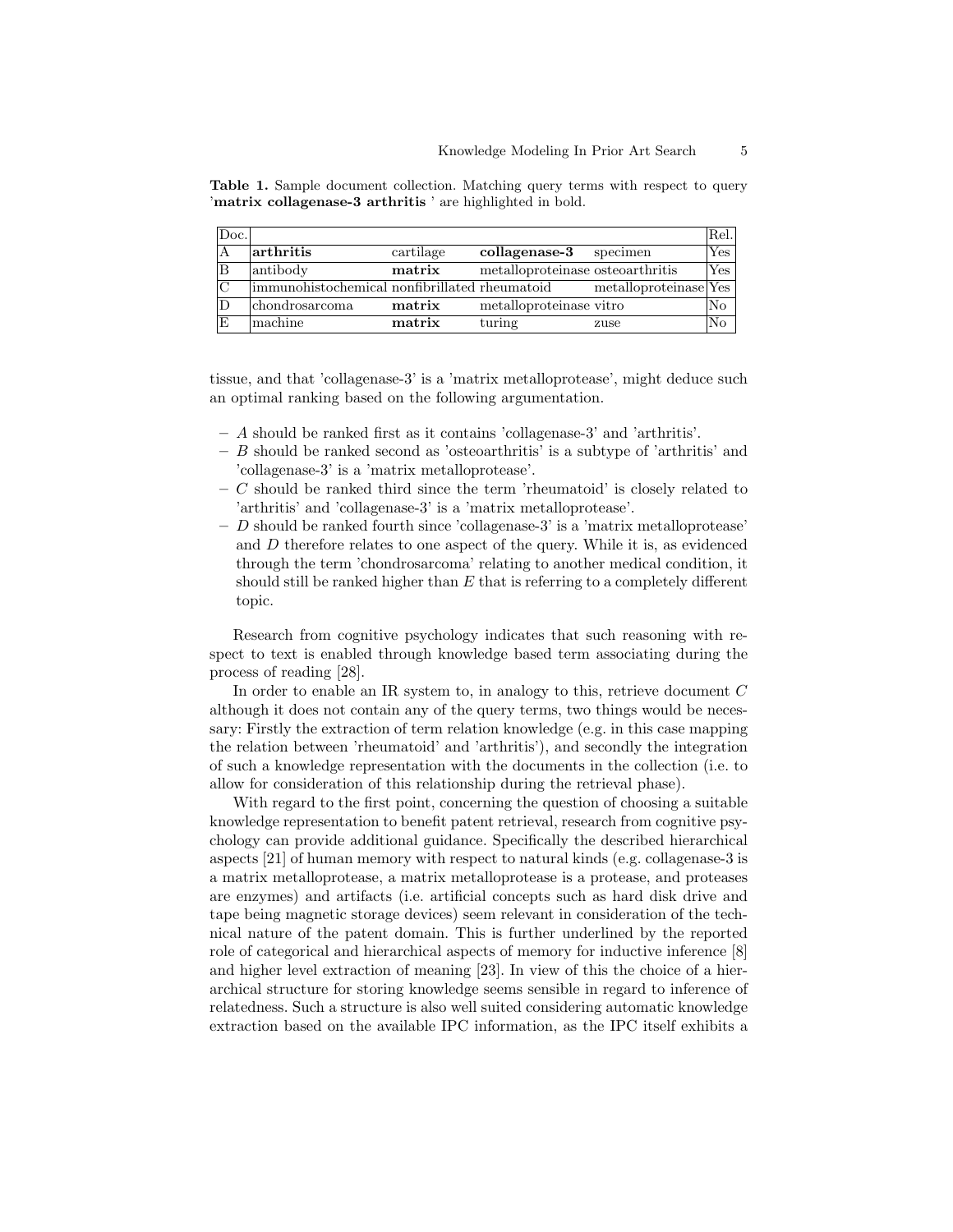hierarchical order. Following this notion, extracted knowledge from the IPC will be modeled in a hierarchical manner that represents specific elements via sets of descriptive terms. By choosing to represent elements in a bag-of-words fashion, as outlined in detail in Section 4, this representation allows to expand documents in a flexible way that enables direct integration with existing retrieval models in a way that is scalable to realistic collection sizes. Subsequently a methodology for the extraction of such an above outlined representation of technological term relatedness based on IPC classification code assignments to patent documents will be introduced.

#### 3.1 IPC Based Knowledge Representation Extraction

This section is focused on providing an overview of the proposed knowledge representation extraction process. As part of this we will also describe in detail the process of generating representative term sets for specific IPC elements.

The IPC is a hierarchical classification system comprised of roughly seventy thousand elements. These elements are spread over five main layers that are exemplary depicted in Figure 2 together with a sample IPC classification code. Each patent document is assigned to one or more elements within this hierarchy with respect to its described technical invention. To extract this knowledge, and allow for its representation in form of a hierarchical structure, a methodology comprised of 4 distinct steps is applied. Based on utilization of IPC codes found on patent documents, the methodology aims at representing elements of the IPC hierarchy by the most descriptive terms w.r.t the technological aspects covered by the documents filed to a common classification element. As will be subsequently described in detail the extraction process is based on the statistical analysis of two observed events: A pair of documents belonging to the same IPC element, and a pair of documents sharing a specific term. An overview of this process is depicted in Figure 1, and its four steps are listed below.

- 1. Document Pair Formation: For a given element  $E$  of the IPC hierarchy a representative set of N document pairs is formed out of the set of all documents assigned to this element.
- 2. Mutual Term Extraction: On completion of this process for each chosen pair of element E the set of all mutual terms is extracted. Requiring a term to occur in at least two documents belonging to  $E$  in order to be considered, represents the first selection within the task of extracting a set of terms representative for all documents of E.
- 3. LL Ratio Computation: To identify the mutual terms that are most representative of  $E$  we then apply the Log Likelihood (LL) ratio test on the basis of the extracted mutual terms of the N document pairs.
- 4. Term Selection: Finally a representative set of terms for the element  $E$ is selected by including all terms exhibiting a LL ratio score higher than a chosen threshold t.

The above described procedure is then repeated until a representative set of terms has been generated for each element of the IPC. The LL ratio test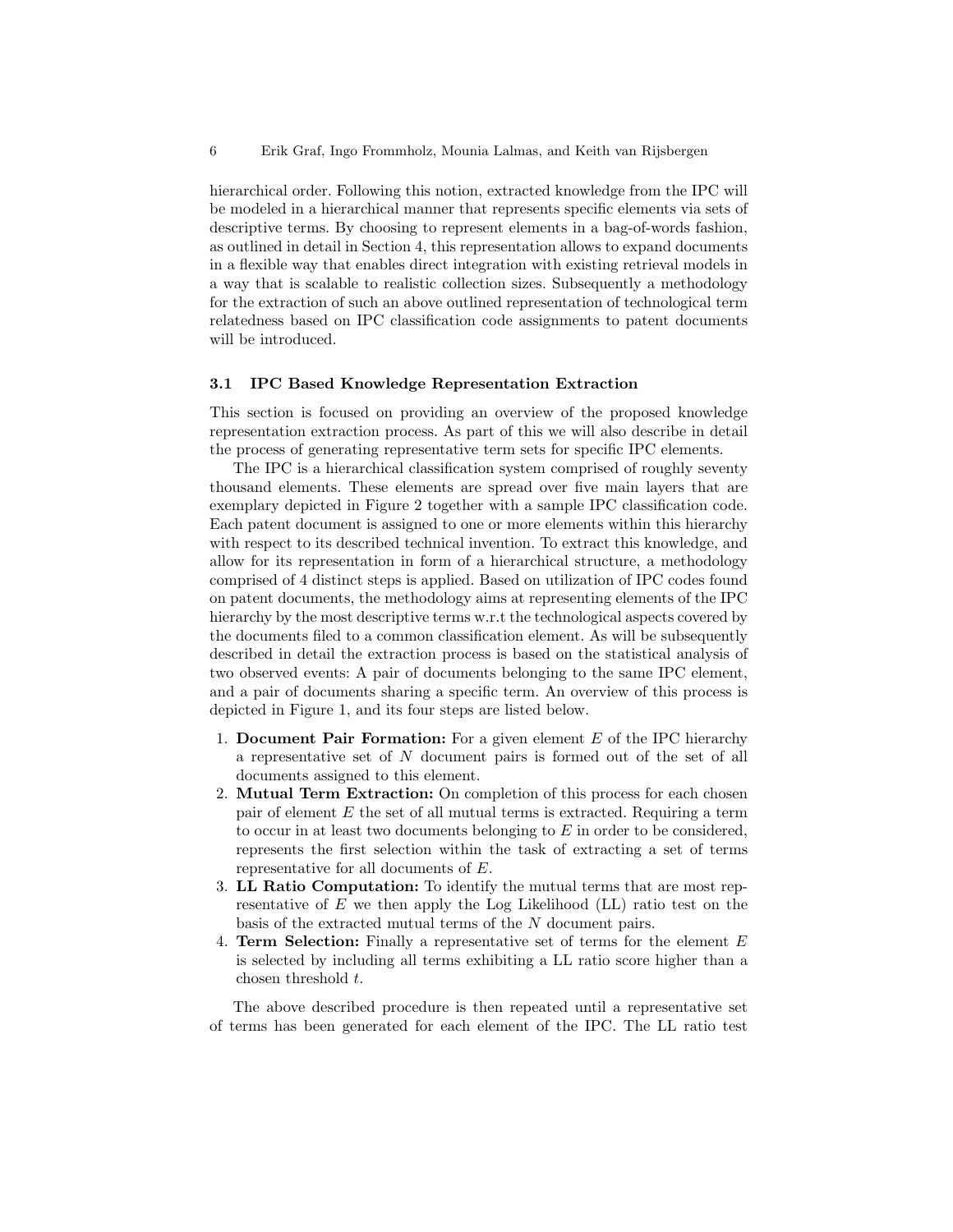

Fig. 1. Overview of the knowledge extraction process and a depiction of the representative vocabulary extracted for A62B17/04. The listed IPC description represents the complete descriptive text of the specific element.

performed in step (3) of our methodology is described in detail in the following subsection.

#### 3.2 Extracting Representative Term Sets

The basic idea of our extraction approach is based on the identification of significant diversion in the statistical distribution of term occurrence frequencies within documents belonging to the same IPC element and documents in the rest of the corpus. In the following we will describe the applied process of estimating how much more likely the occurrence of a mutually shared term within a document pair belonging to the same element is in contrast to its occurrence in a pair in the rest of the collection. To this cause we devise a Log Likelihood Ratio test. Such tests have been widely applied to the task of collocation analysis due to good performance with respect to sparse distributions [6]. One advantage using likelihood ratios lies in their clear intuitive interpretation. For example, in our model a likelihood ratio of 900 expresses that the occurrence of a term within a pair of documents belonging to the same IPC element is 900 times more likely than its base rate of occurrence in document pairs in the rest of the collection would suggest. In the following we outline in detail how the Log Likelihood ratio test is applied w.r.t. our aim of extracting representative term sets.

In the space  $W = \{d_1d_2, ..., d_jd_k\}$  we observe two possible events t and e: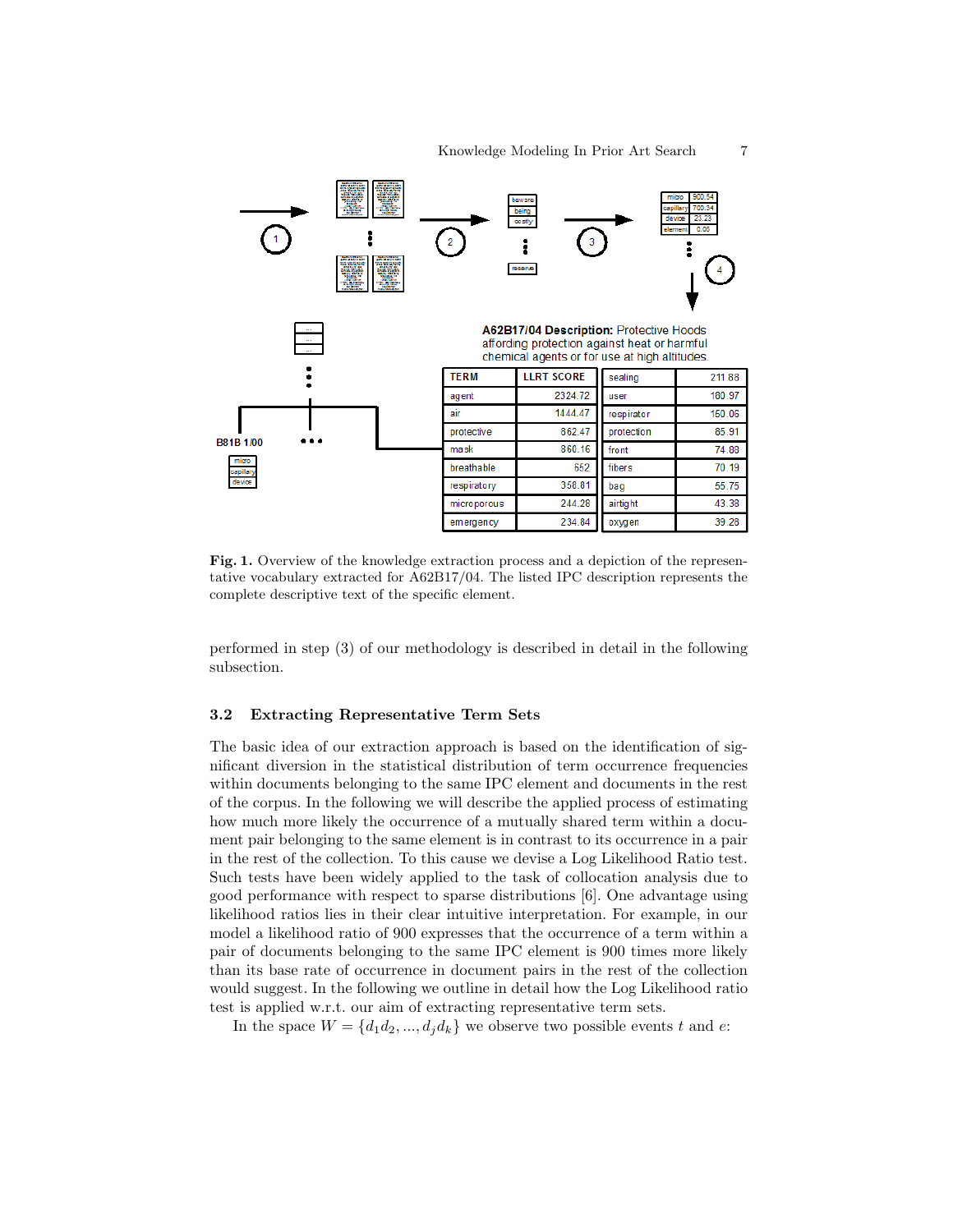



Fig. 2. Exemplary overview of the IPC system and mapping of IPC code B81B7/04 to hierarchical level denominations

- **Event** t: A pair of documents  $d_j d_k$  mutually contains  $t_i$ .
- **Event** e: A pair of documents  $d_j d_k$  belongs to the same element.

Based on this two hypothesis can be formulated:

- Hypothesis 1 (Independence): H1:  $P(t|e) = p = P(t|\neg e)$
- Hypothesis 2 (Dependence): H2:  $P(t|e) = p_1 \neq p_2 = P(t|\neg e)$

With the log-likelihood ratio defined as:

 $\log \lambda = \frac{L(H_1)}{L(H_2)}$  it can be computed as the fraction of two binomials b:

$$
\log \lambda = \log \frac{b(c_{te}, c_e, p) * b(c_t - c_{te}, n - c_e, p)}{b(c_{te}, c_e, p_1) * b(c_t - c_{te}, n - c_e, p_2)}
$$

Where  $c$  designates the observed counts of the events  $t, e$ , and  $te$  obtained in the third step  $(3)$  of our extraction methodology, and n represents all possible document pairs that can be formed from all  $N$  documents contained in a collection:  $n = \frac{N!}{(N-2)!(N-2)!}$ 

With respect to our goal of identifying representative terms, if the mutual occurrence of a term  $t$  in a pair of documents belonging to the same element  $e$ results in a large LL Ratio, we deem this term to be representative of the class.

# 4 Integration Strategy

For the integration of the generated knowledge representations described in the previous section we utilize the concept of document fields. In this approach both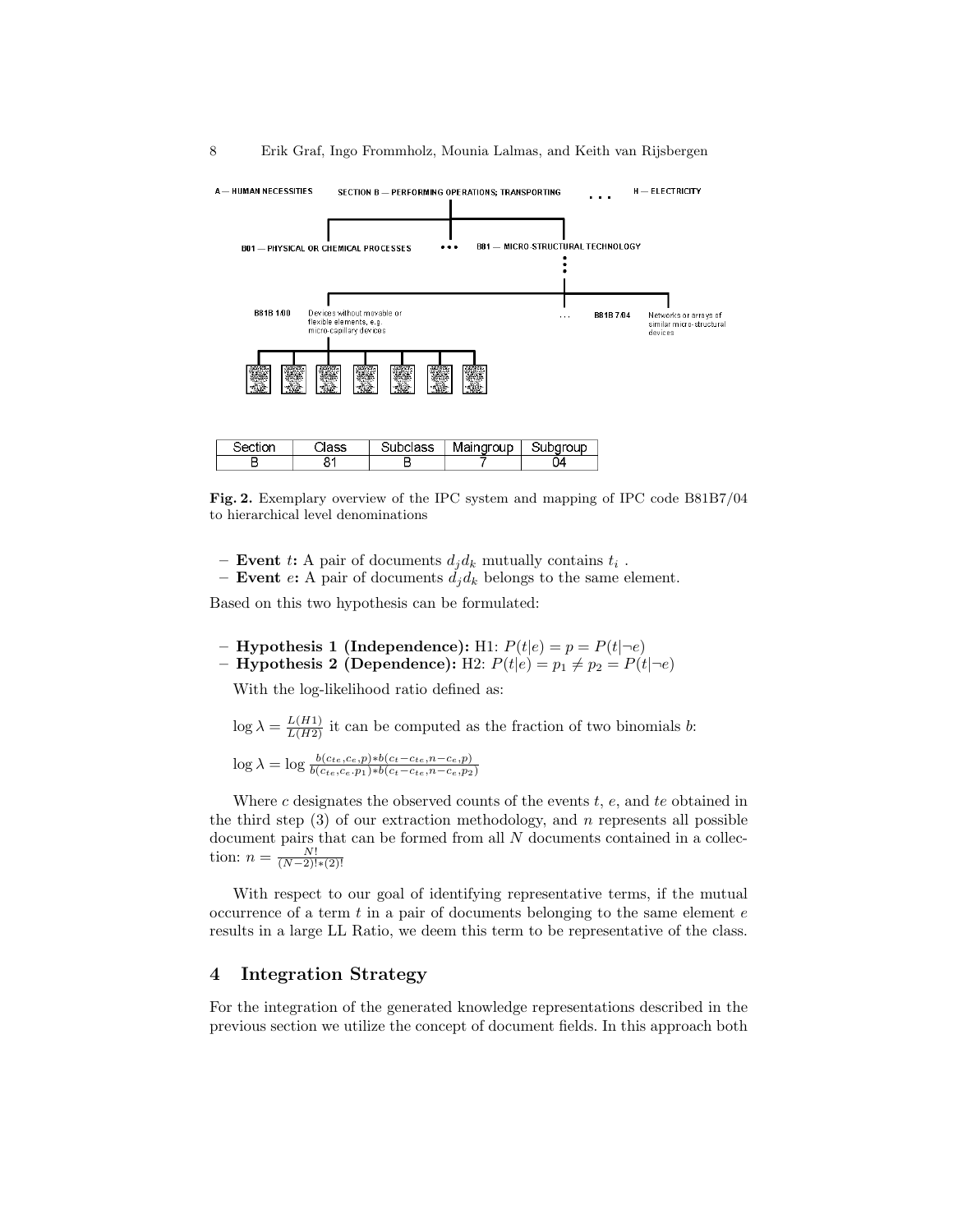the text of internal structural elements of a document such as the title, abstract, or passages, as well as external meta-data can be represented in form of a distinct field. This enables the computation of a separate score for each respective field during retrieval. These scores can then be aggregated under consideration of assigned weights with respect to the benefit of distinct fields to a retrieval task. In this form the approach has been successfully applied to a variety of different domains using document internal (e.g. title and body of an e-mail) and external fields (e.g. anchor text for web documents [29]). Basing our integration strategies on this technique allows us to build up on the large amount of research concerning combination techniques of scores [11] for individual fields and allows us to utilize existing retrieval system functionality.

In a similar fashion as HTML documents have been expanded with anchor text in previous research, we propose to expand each patent document in the corpus with representative sets of terms according to its classification within the IPC hierarchy. As exemplary outlined in Figure 3 for each document a field representing the text of the document itself, and a field for each hierarchy level can be created with respect to the assigned IPC code. As a consequence, indexing of the collection results in the creation of an index for each level of the IPC. This approach requires additional computational effort during the indexing phase, but enables the application of field-adapted retrieval models such as BM25F. BM25F [25] is a variant of the BM25 Okapi retrieval algorithm, that allows for the combination of scores from several fields in a way, that does not break the non-linear saturation of term frequency in the BM25 function. This form of aggregation has been shown to deliver strong results in field based experimentation in the news, web, and e-mail domain.

| Field 0     | Field 1                      | Field 2            | Field 3          | Field 4            | Field 5              |
|-------------|------------------------------|--------------------|------------------|--------------------|----------------------|
| 325607.     | micro<br>capillary<br>device | $\cdots$<br><br>   | $\cdots$<br><br> | $\cdots$<br><br>   | <br><br>             |
| Patent Doc. | <b>Subgroup Terms</b>        | <b>Group Terms</b> | Subclass Terms   | <b>Class Terms</b> | <b>Section Terms</b> |

Fig. 3. Integration through mapping extracted knowledge structure hierarchy levels via field indices

In the following section we will now describe how this strategy has been implemented in our experimental setup. Further an overview of the test collection and its main task will be provided.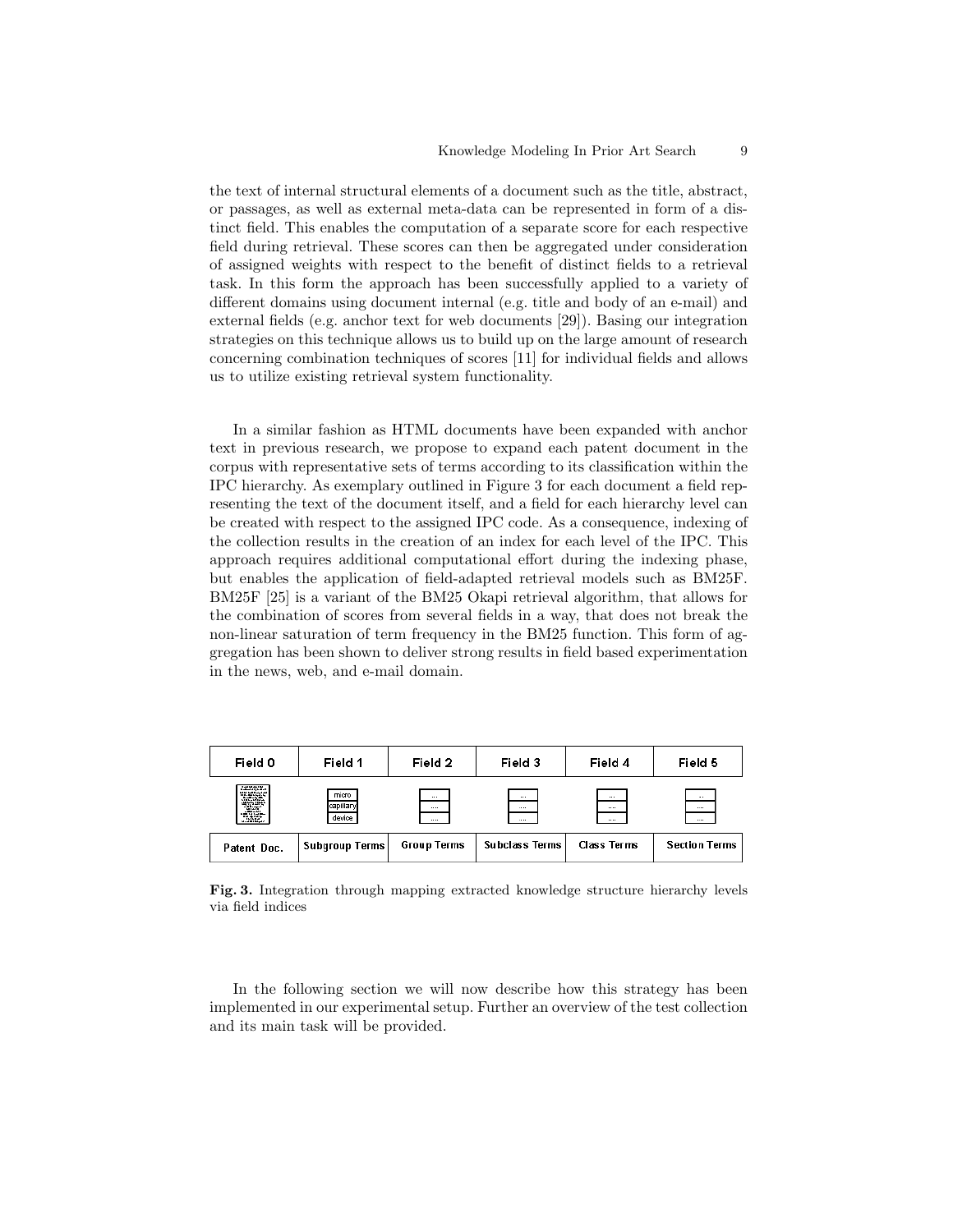10 Erik Graf, Ingo Frommholz, Mounia Lalmas, and Keith van Rijsbergen

## 5 Experimental Setup

This section introduces the experimental setup that was applied to evaluate the integration of our knowledge representation. We fill first provide details concerning the corpus and the associated task of the CLEF IP 09 [26] test collection that was used in our experimentation. Following this we will outline the applied indexing process and provide details of the retrieval models that were applied.

#### 5.1 Test Collection

For the evaluation of our approach we used the CLEF-IP 09 collection that formed part of the CLEF evaluation workshop. The collection focuses on a patent retrieval task, and features thousands of topics that were created based on a methodology of inferring relevance assessments from the references found on patent documents [15]. The corpus of the collection consists of 1.9 million patent documents published by the European Patent Office (EPO). This corresponds to approximately 1 million individual patents filed between 1985 and 2000. As a consequence of the statutes of the EPO, the documents of the collection are written in English, French and German.

The main task of the CLEF-IP 09 track test collection consists of the search for Prior Art. Performed both, by applicants and the examiners at patent offices, it is one of the most common search types in the patent domain. Three sets of topics labeled as S, M, and XL consisting of 500, 1000, and 10000 topics are provided for this task. Each topic consists of an information need in the form of a patent application document and a set of qrels specifying relevant documents for the application. Based on the text of the patent application, participants of the track were required to infer a query in order to retrieve a ranked list of relevant prior art documents. The inference of effective queries formed the main challenge of the task. In this study we will utilize a methodology applied by participants of the 2009 track that is based on identifying effective query terms based on document frequency [16].

#### 5.2 Retrieval Setup

Indexing of the collection is performed using the MG4J retrieval system [5]. For our document expansion strategy each document is indexed in the form of a set of field indices. While field index '0' represents the text of the document itself, knowledge in the form of representative terms is associated with one field index per hierarchy level. No form of stemming was applied. This decision was based on the fact that the corpus contains a large amount of technical terms (e.g. chemical formulas) and tri-lingual documents. In order to increase indexing efficiency, stop-wording based on a minimum stop-word list was applied.

Based on this setup we apply the following retrieval models. As baseline for our experiments the BM25 model is applied to a full text index of the collection. BM25 has shown strong performance in the CLEFIP 09 prior art track [24].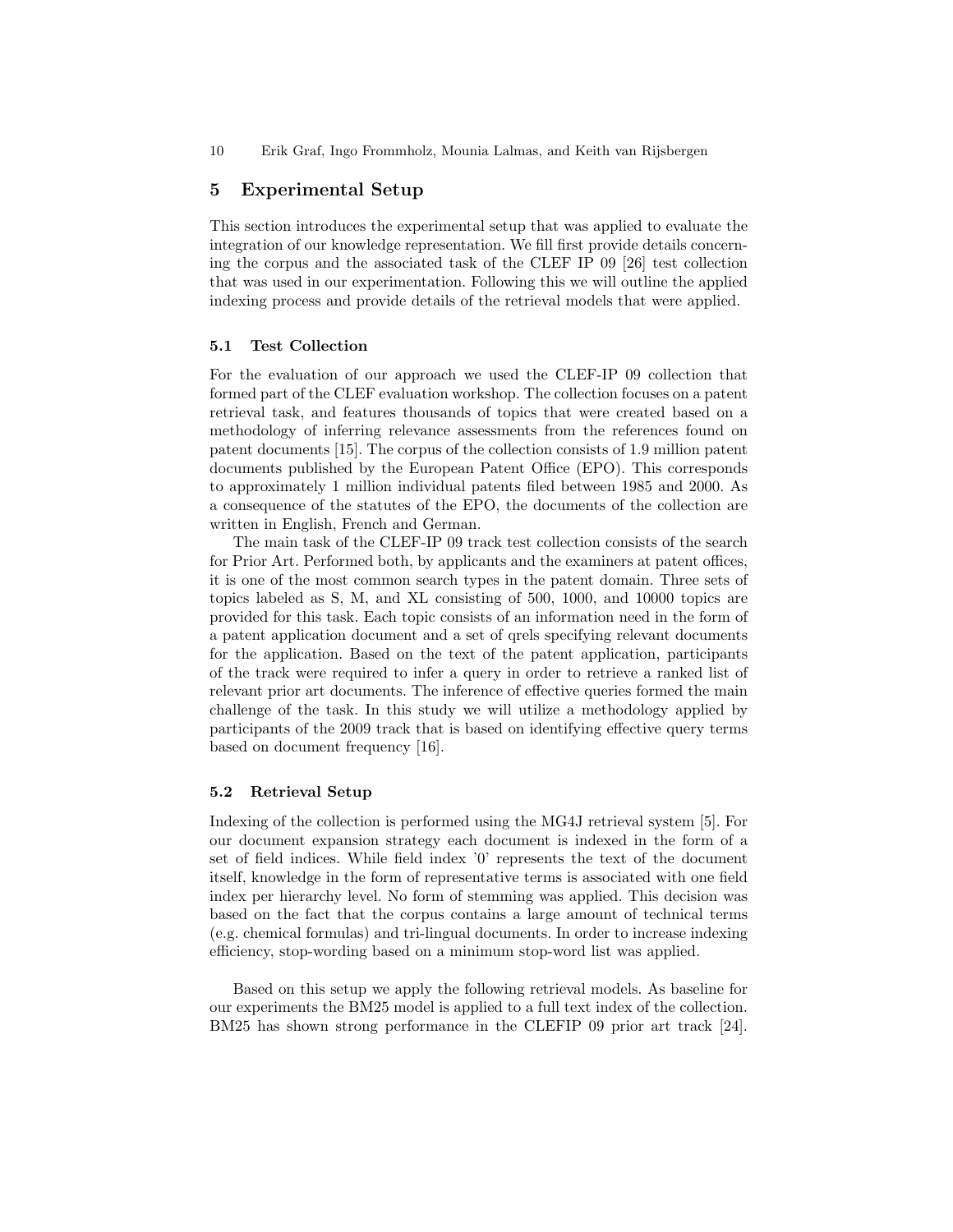For the knowledge expanded field indices the BM25F model [25] is applied. Essentially identical to BM25 it has shown very good performance in field based scenarios due to the ability to set a field specific normalization parameter  $b$  in addition to applying weighting of each index [29].

For the initial retrieval runs and optimization the large training topic set consisting of 500 query documents has been applied. The performance with optimized parameter sets was evaluated based on the medium sized (1000) topic set. As stated before the main challenge of prior art search initially consists of the automatic extraction of effective query terms based on a topic posed in form of a several pages long patent application. State of the art automatic query formulation methods rely on choosing query terms with respect to the distribution of term features. One such feature that has been applied to the task of automatic query formulation consists of the global document frequency (df) of terms. It has been found, that effective queries can be formulated by including only those terms of a patent application that occur in a low percentage of the documents in the collection. A query selection parameter called percentage threshold is defined as  $\frac{df}{N} * 100$ , where N denotes the total number of documents in the collection. A percentage threshold of 0.5% therefore denotes, that all terms from a topic document are included in a query that appear in less than 0.5% of the documents in the collection.

In light of this the experimental evaluation of the knowledge integration is divided into two parts:

- Query Dependency Analysis: Induced by the lack of one definitive set of queries as for example encountered in Web domain based tracks such as HARD [3], a first step in estimating the benefit of knowledge integration consists of an evaluation of the performance of various knowledge representations with respect to a varied set of generated queries. This step is aimed at generally clarifying if, and in what ways, knowledge based expansion can impact the prior art retrieval task.
- Parameter Set Optimization: In order to more precisely estimate the potential benefit of the integration, we propose to conduct parameter set optimization for query generation settings that have shown promising results in the first experimentation phase. The need to optimize the parameter sets of BM25F based retrieval attempts in order to allow for best performance is discussed and outlined in detail in [29].

The results of these investigations are outlined in the subsequent section.

# 6 Experimental Results and Discussion

In the following the results for both experimentation phases will be outlined.

#### 6.1 Query Dependency Analysis

The results of the query dependent analysis with respect to three generated knowledge representations are depicted in Figure 4 and 5. The graphs outline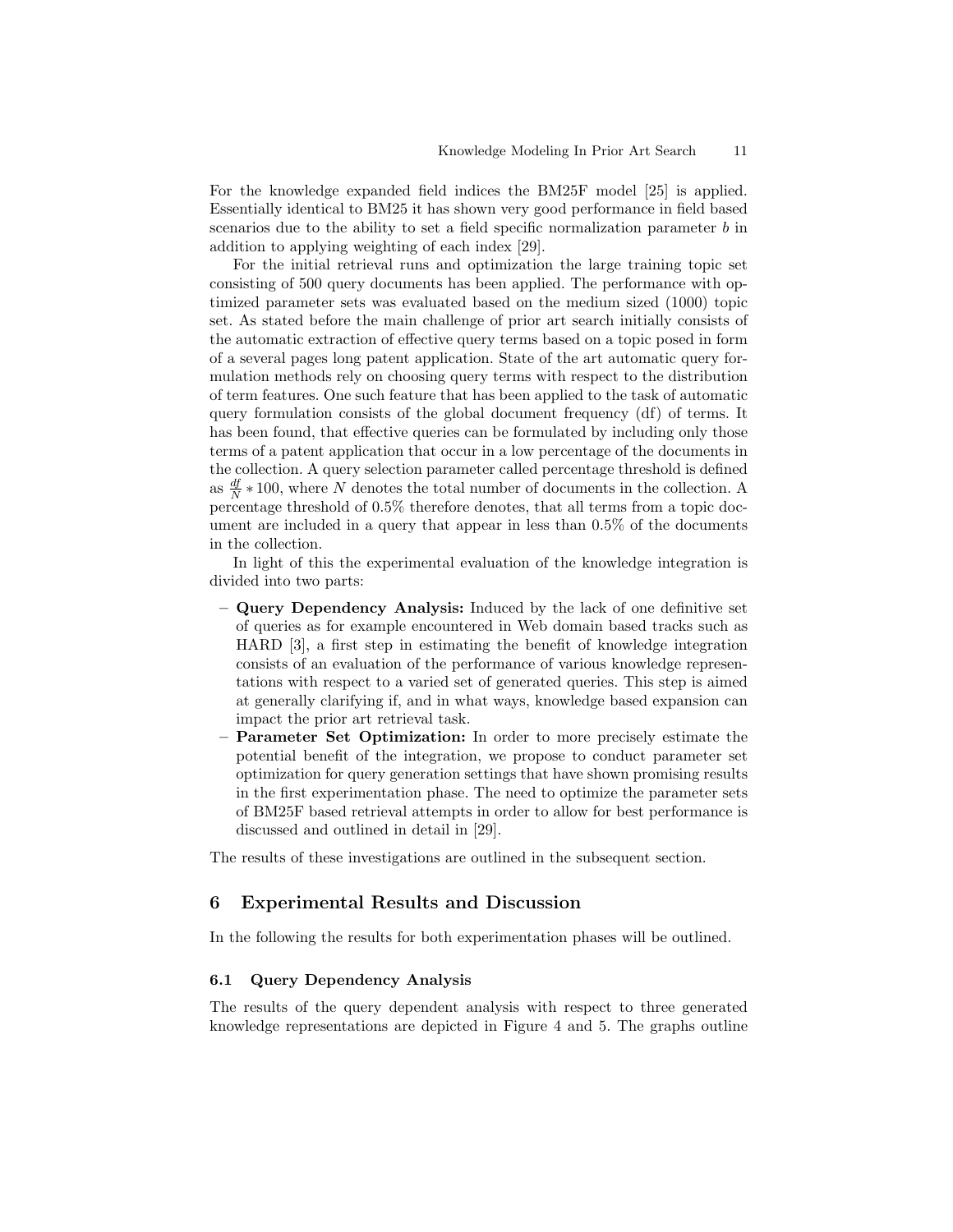performance in terms of Recall and MAP w.r.t. the association of knowledge representations extracted based on LL Ratio thresholds of 15, 300, and 900. A baseline is provided by the BM25 model operating on a full text index. In these initial experiments only the lowest level of the IPC (subgroup) is considered for the expansion.

Evident from Figure 4 is that the expansion with subgroup level fields benefits recall over all query generation parameters. The observation of a positive effect on recall being retained among the full spectrum of query formulations is a very promising result. Since queries created with a df-threshold of 0.25 exhibit an average query term length of 103.838 in contrast to an average length of 259.548 terms for a 3.25 query-threshold, the applied set of queries represents not only a large spectrum with respect to length, but also in regard of the document frequency of the contained query terms. In light of this it seems reasonable to assume, that the observed positive effect and its robustness might also apply to related query generation methods such as TF/IDF, and potentially also to manually created prior art queries. Further it can be deduced from Figure 4 that the LLRT 15 based representation exhibits the highest amount of variance with regard to the observed performance. Responsible for these results may be application of a comparatively low threshold of 15 in order to select knowledge representation terms. Generally this will lead to the inclusion of more general terms within the representative term set of the modeled subgroup level elements. It seems likely that the inclusion of more general knowledge terms raises the probability of topic drift occurrence. The stricter term selection criteria set by LLRT likelihoods of 300 and 900 in contrast exhibit more robust performances.

The negative impact of this observation becomes also evident by studying the MAP related performance shown in Figure 5. While the contained vocabulary of the LLRT 15 based knowledge representation seems still descriptive of the general technological aspects, as expressed in the higher recall with respect to the baseline, substantial noise seems to be introduced, resulting in a clearly visible negative impact on precision. This is not exhibited by the more strict LLRT300 and LLRT 900 knowledge representations, which again show lower variance in their observed performance. Promising with respect to precision is the exhibited strong MAP performance of the LLRT 300 and LLRT 900 based runs for percentage-threshold values of 0.5 and 0.75. In order to estimate their full potential benefit, linear optimization of the BM25 and BM25F parameter sets was performed based on the large training topic set (500) of the Clef-IP 09 collection.

#### 6.2 Parameter Optimization for BM25F

Based on the above reported initial results a complete linear optimization of BM25 and BM25F parameters was performed for a percentage-threshold value of 0.75. Training of the parameters for BM25F followed the strategy of dividing the optimization of  $k1$ , and index specific  $b$  and  $w$  parameters into several smaller optimization tasks as outlined in Zaragoza et al. [29]. Table 2 lists the results.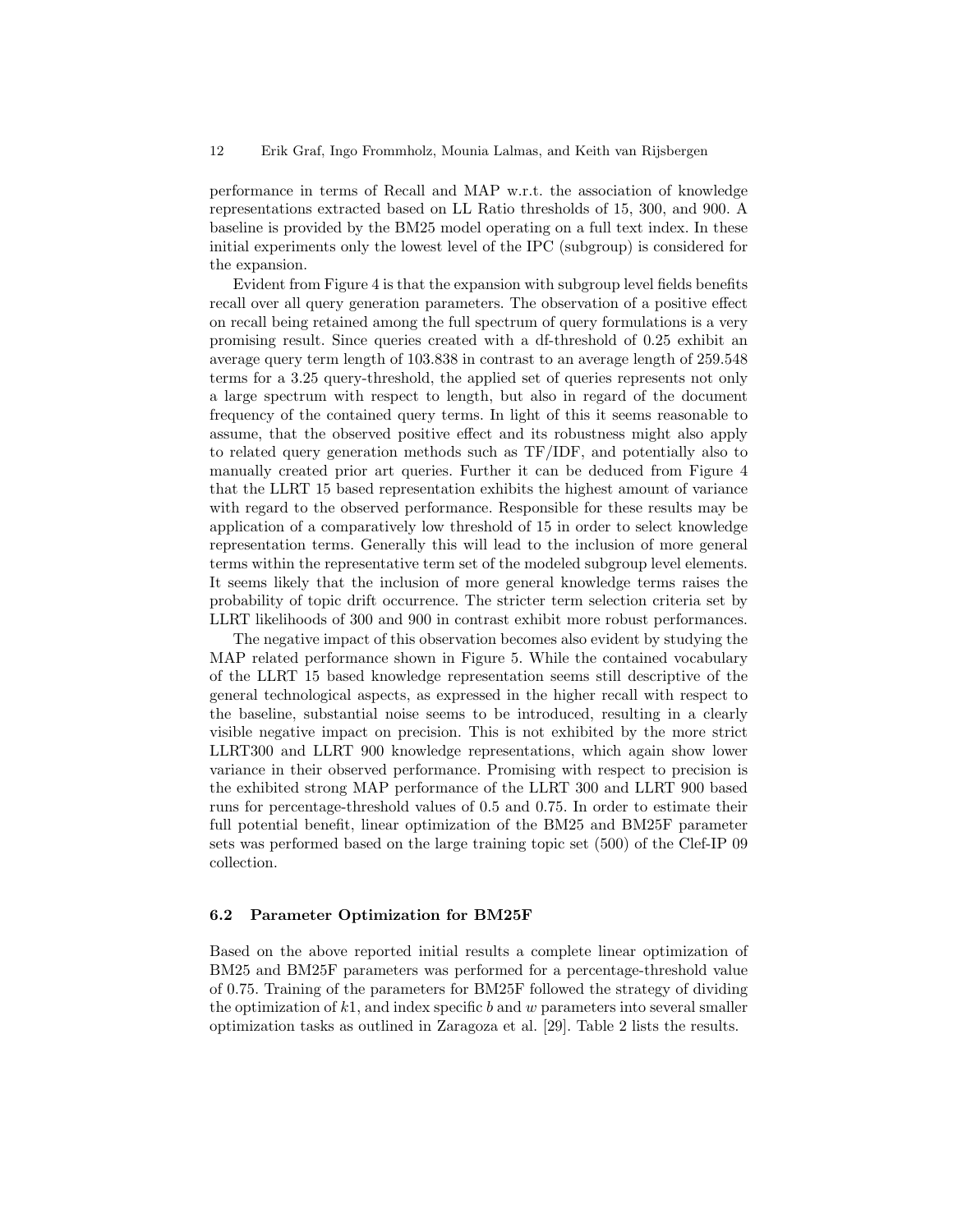

Fig. 4. Recall over various query length and LLRT thresholds for 1 field expansion



Fig. 5. MAP over various query length and LLRT thresholds for 1 field expansion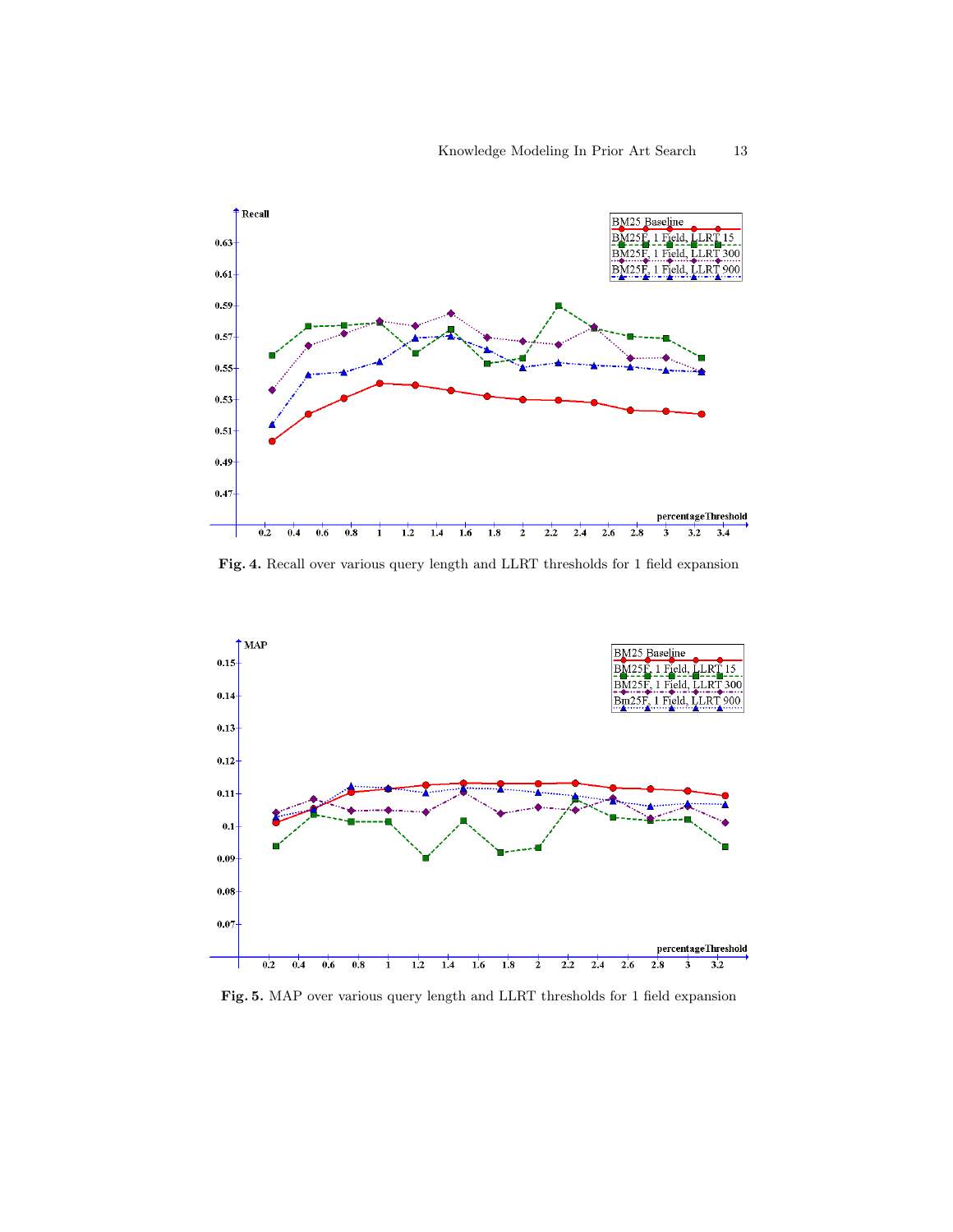Table 2. Optimized results BM25 baseline versus BM25F knowledge expansion. *b*1 and *w*1 constitute the parameter values for the full text index; *b*2 and *w*2 represent parameters for the subgroup based knowledge field (\*\* strong statistical significance)

| $\sqrt{\Omega}$ Query 0.75      |        |        | MAP $\%$ change Recall $\%$ change Bpref  k1  b1  b2 |                               |  |  | w1 w2 |
|---------------------------------|--------|--------|------------------------------------------------------|-------------------------------|--|--|-------|
| IBM25                           | 0.1036 | 0.5377 |                                                      | 0.5544 1.2 0.4                |  |  |       |
| $ BM25F, LLRT300 0.1073 3.57**$ |        |        | $ 0.5887 9.48**$                                     | [0.6083 1.0 0.4 0.65 1.0 0.3] |  |  |       |
| BM25F,LLRT900 0.1091 5.31**     |        |        | $ 0.5819 8.22**$                                     | 0.6038 0.2 0.4 0.7 1.0 1.0    |  |  |       |

As can be seen from the table the optimization results in a much improved performance for the knowledge expanded BM25F runs. MAP as well as recall are substantially and statistically significantly increased for both the LLRT300 and LLRT900 based knowledge representation. This constitutes an especially promising result in light of the sparse exploration with respect to optimization of the LLRT threshold space.

# 7 Conclusion and Future Outlook

A first study of modeling knowledge within the task of prior art patent retrieval was presented. Initial results are very promising as it is shown that the proposed knowledge association is beneficial in terms of recall, and very robust with regard to query variation. Given prior optimization of the BM25F parameter space the knowledge association results in significant improvement of both recall and precision in comparison to an in the same manner optimized BM25 baseline.

This is specifically encouraging, since in the introduced work only the lowest level of the extracted knowledge representation, corresponding to the subgroup IPC hierarchy level, has been utilized. Integration of higher hierarchy levels constitutes a logical next step and could potentially result in further improvements. Moreover a more fine-grained exploration of the term extraction parameters, and the application of varying methods for representative term selection, merit extensive additional investigation. Further an exploration of n-gram representations, proximity, and document structure exploitation within the extraction and retrieval process should be considered. Finally an evaluation of the potential benefit of the introduced knowledge representations with respect to other tasks such as classification and clustering and the feasibility of applying the introduced techniques to other domains form interesting long term aspects of this research.

# 8 Acknowledgments

The authors would like to thank Matrixware Information Services<sup>2</sup> and the Information Retrieval Facility<sup>3</sup> (IRF)for their support of this work. Mounia Lalmas is currently funded by Microsoft Research/Royal Academy of Engineering.

<sup>2</sup> http://www.matrixware.com

<sup>3</sup> http://www.ir-facility.org/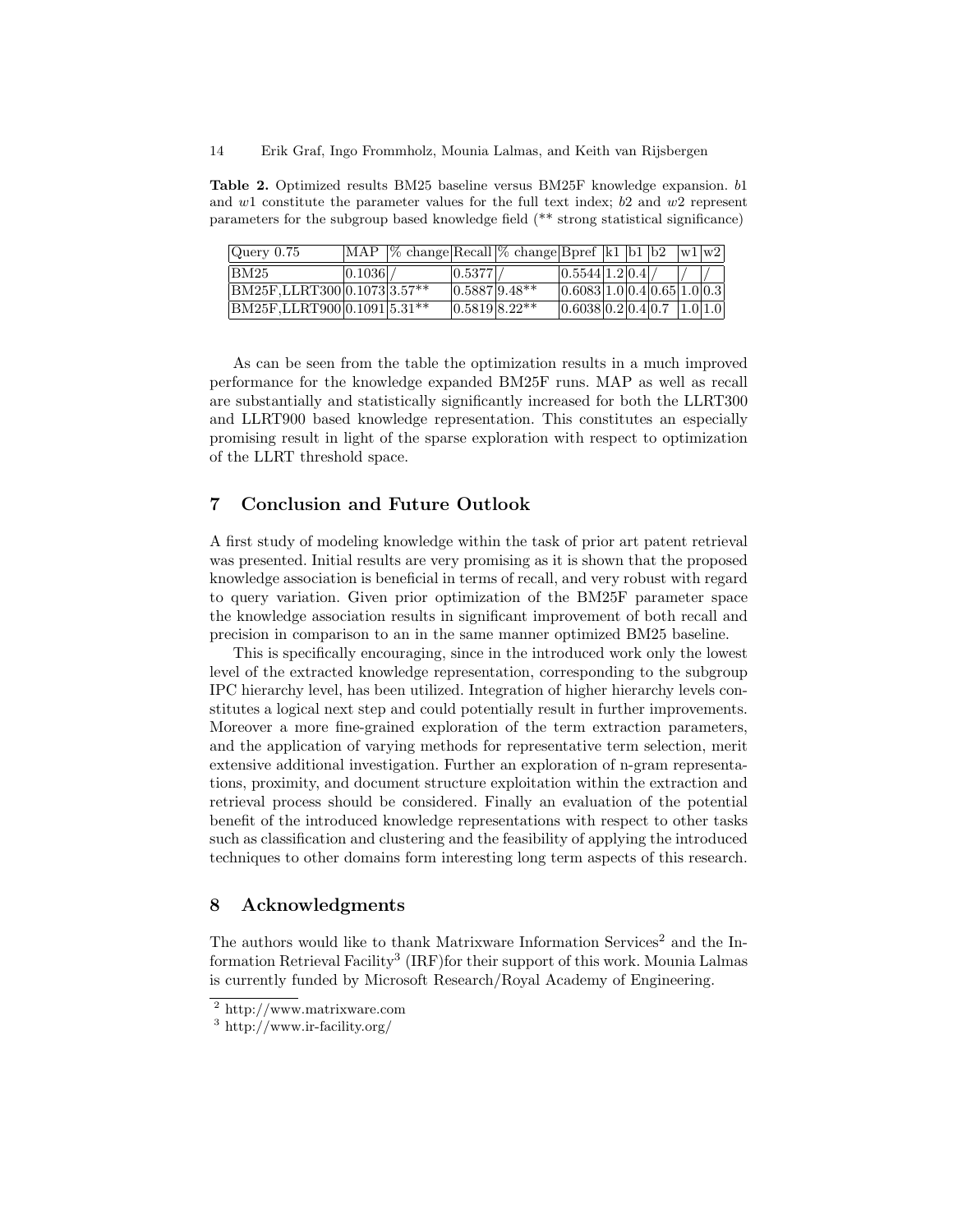# References

- 1. The Cross-Language Evaluation Forum (CLEF).
- 2. Guidelines for Examination in the European Patent Office, December 2007.
- 3. Allan, J. HARD track overview in TREC 2004: High accuracy retrieval from documents. In In Proceedings of the thirteenth Text REtrieval Conference (TREC  $2004$ ) (2004), no. Ldc, NIST, pp. 1–11.
- 4. Billerbeck, B., and Zobel, J. Document expansion versus query expansion for ad-hoc retrieval. Proceedings of the 10th Australasian Document Computing Symposium (2005).
- 5. Boldi, P., and Vigna, S. MG4J at TREC 2005. In The Fourteenth Text REtrieval Conference (TREC 2005) Proceedings, number SP (2005), vol. 500, Citeseer, p. 266.
- 6. Bordag, S. Elements of Knowledge-free and Unsupervised lexical acquisition. PhD thesis, 2007.
- 7. Cohen, P. Information retrieval by constrained spreading activation in semantic networks. Information Processing & Management 23, 4 (1987), 255–268.
- 8. Coley, J. Knowledge, expectations, and inductive reasoning within conceptual hierarchies. *Cognition 90*, 3 (2004), 217–253.
- 9. Crestani, F. Application of spreading activation techniques in information retrieval. Artificial Intelligence Review 11, 6 (1997), 453482.
- 10. CROFT, W. Approaches to intelligent information retrieval. Information Processing & Management 23, 4 (1987), 249254.
- 11. CROFT, W. Combining approaches to information retrieval. Advances in information retrieval 7 (2000), 136.
- 12. Davis, R., Shrobe, H., and Szolovits, P. What is a knowledge representation? AI magazine 14, 1 (1993), 17.
- 13. Fujii, A., Iwayama, M., and Kando, N. Overview of Patent Retrieval Task at NTCIR-5. In Proceedings of NTCIR-5 Workshop Meeting (2005).
- 14. Furnas, G., Landauer, T., Gomez, L., and Dumais, S. The vocabulary problem in human-system communication. Communications of the ACM 30, 11 (1987), 971.
- 15. Graf, E., and Azzopardi, L. A methodology for building a patent test collection for prior art search. In Proceedings of the Second International Workshop on Evaluating Information Access (EVIA) (2008).
- 16. Graf, E., Azzopardi, L., and van Rijsbergen, K. Automatically Generating Queries for Prior Art Search.
- 17. HUTCHINS, W. The concept of aboutness in subject indexing. Aslib Proceedings 30, 5 (1978), 172181.
- 18. Iwayama, M., Fujii, A., and Kando, N. Overview of Classification Subtask at NTCIR-6 Patent Retrieval Task. In Proceedings of NTCIR-6 Workshop Meeting (2007), pp. 366–372.
- 19. Jing, Y., and Croft, W. An association thesaurus for information retrieval. In Proceedings of RIAO (1994), vol. 94, Citeseer, p. 146160.
- 20. Kintsch, W. The role of knowledge in discourse comprehension: a constructionintegration model. Psychological review 95, 2 (April 1988), 163–82.
- 21. Markman, E., and Callanan, M. An analysis of hierarchical classification. Hillsdale, NJ: Erlbaum, 1980, pp. 325–366.
- 22. McCune, B., Tong, R., Dean, J., and Shapiro, D. RUBRIC: a system for rule-based information retrieval. Readings in information retrieval, 9 (1997), 445.